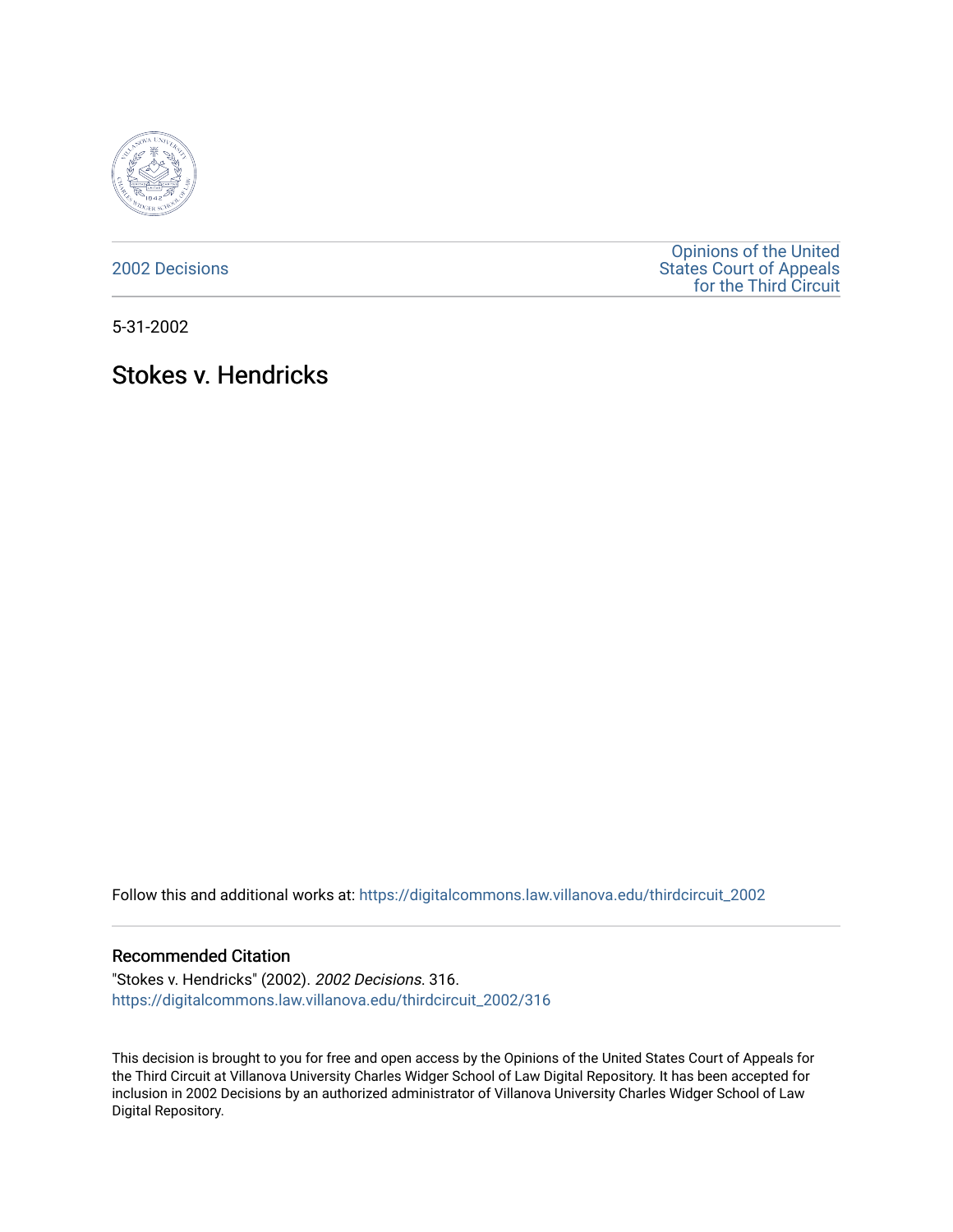NOT PRECEDENTIAL

 IN THE UNITED STATES COURT OF APPEALS FOR THE THIRD CIRCUIT

No. 00-2639

 KEVIN STOKES, Appellant v.

 $\frac{1}{\sqrt{2\pi}}$  , which is a set of the set of the set of the set of the set of the set of the set of the set of the set of the set of the set of the set of the set of the set of the set of the set of the set of the set of

 ROY L. HENDRICKS; ATTORNEY GENERAL OF THE STATE OF NEW JERSEY, JOHN J. FARMER, JR.

 $\frac{1}{\sqrt{2\pi}}$  ,  $\frac{1}{\sqrt{2\pi}}$  ,  $\frac{1}{\sqrt{2\pi}}$  ,  $\frac{1}{\sqrt{2\pi}}$  ,  $\frac{1}{\sqrt{2\pi}}$  ,  $\frac{1}{\sqrt{2\pi}}$  ,  $\frac{1}{\sqrt{2\pi}}$  ,  $\frac{1}{\sqrt{2\pi}}$  ,  $\frac{1}{\sqrt{2\pi}}$  ,  $\frac{1}{\sqrt{2\pi}}$  ,  $\frac{1}{\sqrt{2\pi}}$  ,  $\frac{1}{\sqrt{2\pi}}$  ,  $\frac{1}{\sqrt{2\pi}}$  ,

 $\overline{\phantom{a}}$  ,  $\overline{\phantom{a}}$  ,  $\overline{\phantom{a}}$  ,  $\overline{\phantom{a}}$  ,  $\overline{\phantom{a}}$  ,  $\overline{\phantom{a}}$  ,  $\overline{\phantom{a}}$  ,  $\overline{\phantom{a}}$  ,  $\overline{\phantom{a}}$  ,  $\overline{\phantom{a}}$  ,  $\overline{\phantom{a}}$  ,  $\overline{\phantom{a}}$  ,  $\overline{\phantom{a}}$  ,  $\overline{\phantom{a}}$  ,  $\overline{\phantom{a}}$  ,  $\overline{\phantom{a}}$ 

 On Appeal From the United States District Court For the District of New Jersey (D.C. Civ. No. 00-cv-01442) District Judge: Honorable John C. Lifland

Argued: May 21, 2002

 Before: BECKER, Chief Judge, GREENBERG, Circuit Judge, and BARZILAY, Judge, U.S. Court of International Trade.

(Filed: May 31, 2002)

JEAN M. HARTMANN, ESQUIRE (ARGUED) 345 Bement Avenue Staten Island, NY 10310

Counsel for Appellant

DONALD C. CAMPOLO, ESQUIRE Assistant Attorney General Acting Essex County Prosecutor ROBERT L. CEREFICE, ESQUIRE (ARGUED) Special Deputy Attorney General Acting Assistant Prosecutor 50 West Market Street Newark, NJ 07102

 $\frac{1}{\sqrt{2\pi}}$  ,  $\frac{1}{\sqrt{2\pi}}$  ,  $\frac{1}{\sqrt{2\pi}}$  ,  $\frac{1}{\sqrt{2\pi}}$  ,  $\frac{1}{\sqrt{2\pi}}$  ,  $\frac{1}{\sqrt{2\pi}}$  ,  $\frac{1}{\sqrt{2\pi}}$  ,  $\frac{1}{\sqrt{2\pi}}$  ,  $\frac{1}{\sqrt{2\pi}}$  ,  $\frac{1}{\sqrt{2\pi}}$  ,  $\frac{1}{\sqrt{2\pi}}$  ,  $\frac{1}{\sqrt{2\pi}}$  ,  $\frac{1}{\sqrt{2\pi}}$  ,

Counsel for Appellees

Transcribed by: Geraldine C. Laws, CET

 (Proceedings recorded by electronic sound recording; transcript provided by AAERT-certified transcriber.)

 (The following is the bench opinion delivered in open court:)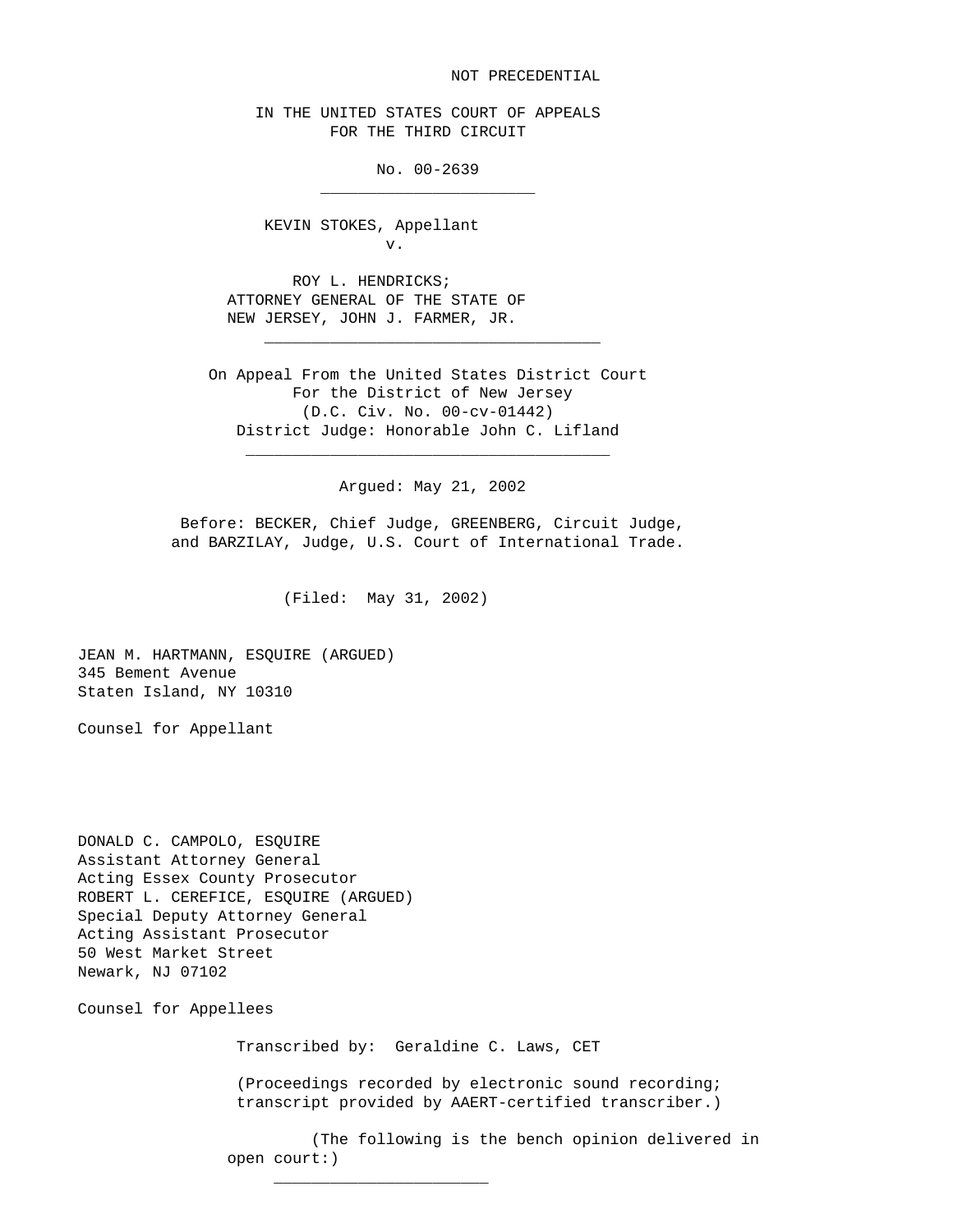$\frac{1}{\sqrt{2\pi}}$  ,  $\frac{1}{\sqrt{2\pi}}$  ,  $\frac{1}{\sqrt{2\pi}}$  ,  $\frac{1}{\sqrt{2\pi}}$  ,  $\frac{1}{\sqrt{2\pi}}$  ,  $\frac{1}{\sqrt{2\pi}}$  ,  $\frac{1}{\sqrt{2\pi}}$  ,  $\frac{1}{\sqrt{2\pi}}$  ,  $\frac{1}{\sqrt{2\pi}}$  ,  $\frac{1}{\sqrt{2\pi}}$  ,  $\frac{1}{\sqrt{2\pi}}$  ,  $\frac{1}{\sqrt{2\pi}}$  ,  $\frac{1}{\sqrt{2\pi}}$  ,

BECKER, Chief Judge.

 HON. JUDGE BECKER: The judgment of the Court is as follows: The Court has carefully examined the record in this case, and the actions of the District Court. While the Court appreciates that Judge Lifland thought that he was, in practical terms, satisfying the precepts of this Court, announced in United States v. Miller, 197 F.3d 644 (3d Cir. 1999), translated to the Section 2254 context in Mason v. Meyers, 208 F.3d 414 (3d Cir.2000), the panel is satisfied that his actions do not satisfy those cases.

 Therefore, the District Court's order denying habeas corpus relief will be vacated and the case will be remanded to the District Court to provide Stokes the options available under Miller. He can either have his petition ruled upon as filed but lose his ability to file successive petitions absent certification by the Court of Appeals, or withdraw the petition and file one all inclusive Section 2254 petition within 120 days and move for abeyance if he desires the Court to consider the issues pending in the State Court post conviction relief petition.

 This panel intimates no view as to what action Judge Lifland should take on any such motion, but leave the matter to him on remand.

 Is that agreeable, Judge Greenberg? HON. JUDGE GREENBERG: Yes. HON. JUDGE BECKER: Judge Barzilay? HON. JUDGE BARZILAY: Yes. HON. JUDGE BECKER: Anything to add, Counsel? COUNSEL: The only question I had was that will this be communicated to Judge Lifland?